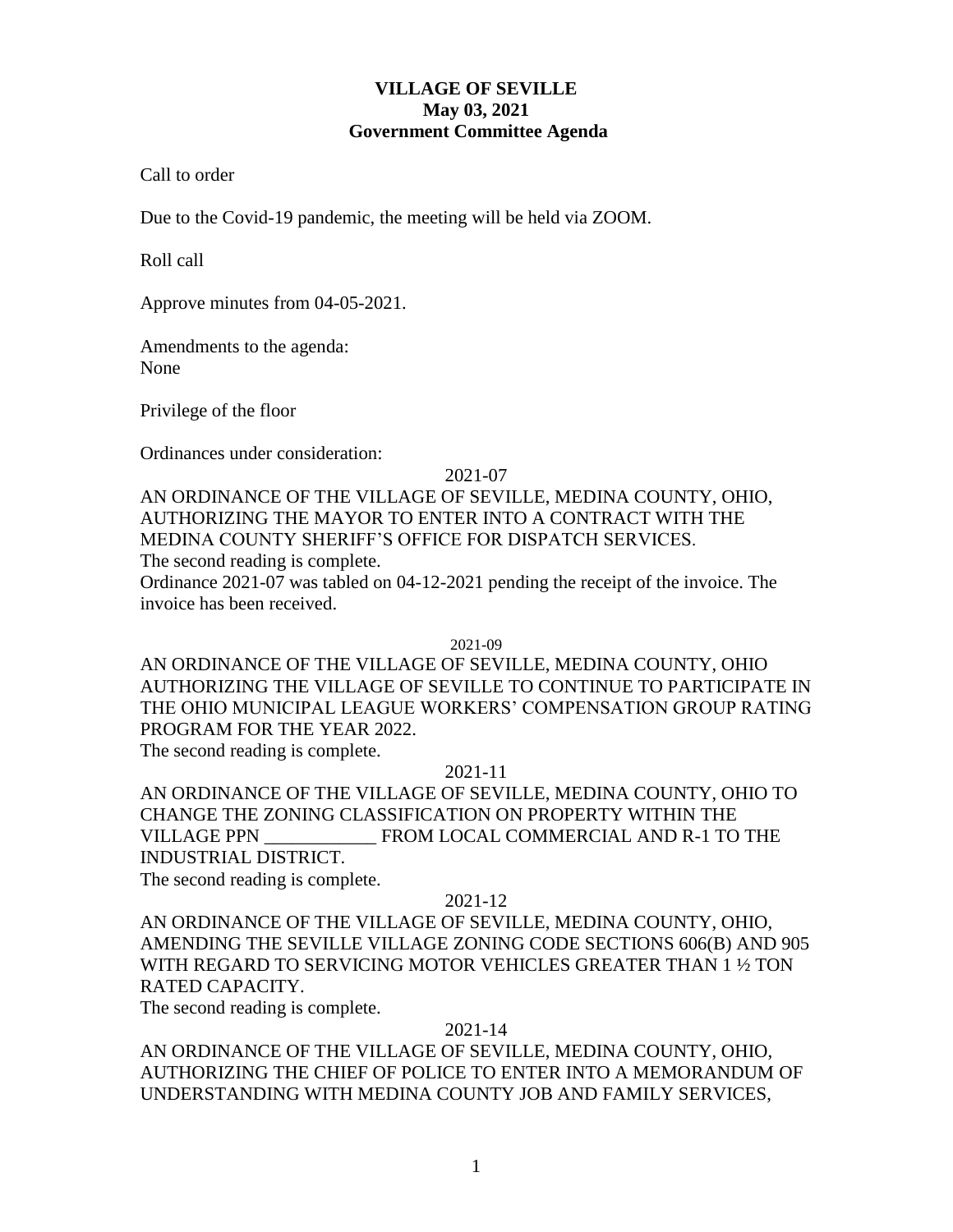## **VILLAGE OF SEVILLE May 03, 2021 Government Committee Agenda**

THE MEDINA COUNTY OFFICE OF OLDER ADULTS, THE MEDINA COUNTY PROSECUTOR'S OFFICE, THE SHERIFF OF MEDINA COUNTY, THE MEDINA COUNTY CORONER, AND OTHER MEDINA COUNTY TOWNSHIPS AND MUNICIPALITIES REGARDING ELDER ABUSE, NEGLECT AND EXPLOITATION.

The first reading is complete.

### 2021-15

AN ORDINANCE OF THE VILLAGE OF SEVILLE, MEDINA COUNTY, OHIO, TO CHANGE THE ZONING CLASSIFICATION ON PROPERTY WITHIN THE VILLAGE PPN 012-21A-01-104 AND 012-21A-02-055 FROM HIGHWAY COMMERCIAL TO THE MIXED-USE OVERLAY DISTRICT. The first reading is complete.

#### 2021-16

AN ORDINANCE OF THE VILLAGE OF SEVILLE, MEDINA COUNTY, OHIO, AMENDING THE RULES OF ORDER OF THE COUNCIL OF THE VILLAGE OF SEVILLE, AND THE RULES FOR GIVING NOTICE OF MEETINGS TO THE PUBLIC AND NEWS MEDIA DUE TO THE COVID-19 HEALTH EMERGENCY AND DECLARING AN EMERGENCY. The first reading will be on 05-10-2021

#### 2021-17

AN ORDINANCE OF THE VILLAGE OF SEVILLE, MEDINA COUNTY, OHIO, APPROVING THE SUBDIVISION PLAT OF THE BATES CROSSING SUBDIVISION PHASE 1 AND DECLARING AN EMERGENCY. The first reading will be on 05-10-2021

2021-18

AN ORDINANCE OF THE VILLAGE OF SEVILLE, MEDINA COUNTY, OHIO, AMENDING ORDINANCE 91-32 AND 2019-06 APPROVING AND GRANTING CONSENT TO THE DIRECTOR OF TRANSPORTATION AUTHORITY TO APPLY, MAINTAIN AND REPAIR STATE HIGHWAYS INSIDE THE VILLAGE CORPORATION LIMITS; TO APPLY, MAINTAIN AND REPAIR STANDARD LONGITUDINAL PAVEMENT MARKINGS AND ERECT REGULATORY AND WARNING SIGNS ON STATE HIGHWAYS INSIDE THE VILLAGE CORPORATION LIMITS; AND GIVING CONSENT OF THE VILLAGE TO REMOVE SNOW AND ICE AND USE SNOW AND ICE CONTROL MATERIAL ON STATE HIGHWAYS INSIDE THE VILLAGE CORPORATION LIMITS UNDER THE SUPERVISION OF THE DIRECTOR OF TRANSPORTATION, STATE OF OHIO. The first reading will be on 05-10-2021

### 2021-19

AN ORDINANCE OF THE VILLAGE OF SEVILLE, MEDINA COUNTY, OHIO, ENTITLED AN ORDINANCE REVISING THE SPEED LIMIT ON STATE ROUTE FROM MANDARIN DRIVE NORTH TO 0.04 MILES NORTH OF COUNTY ROAD 97 (THE BEGINNING OF THE EXISTING 45 MILES PER HOUR ZONE), AND DECLARING AN EMERGENCY. The first reading will be on 05-10-2021